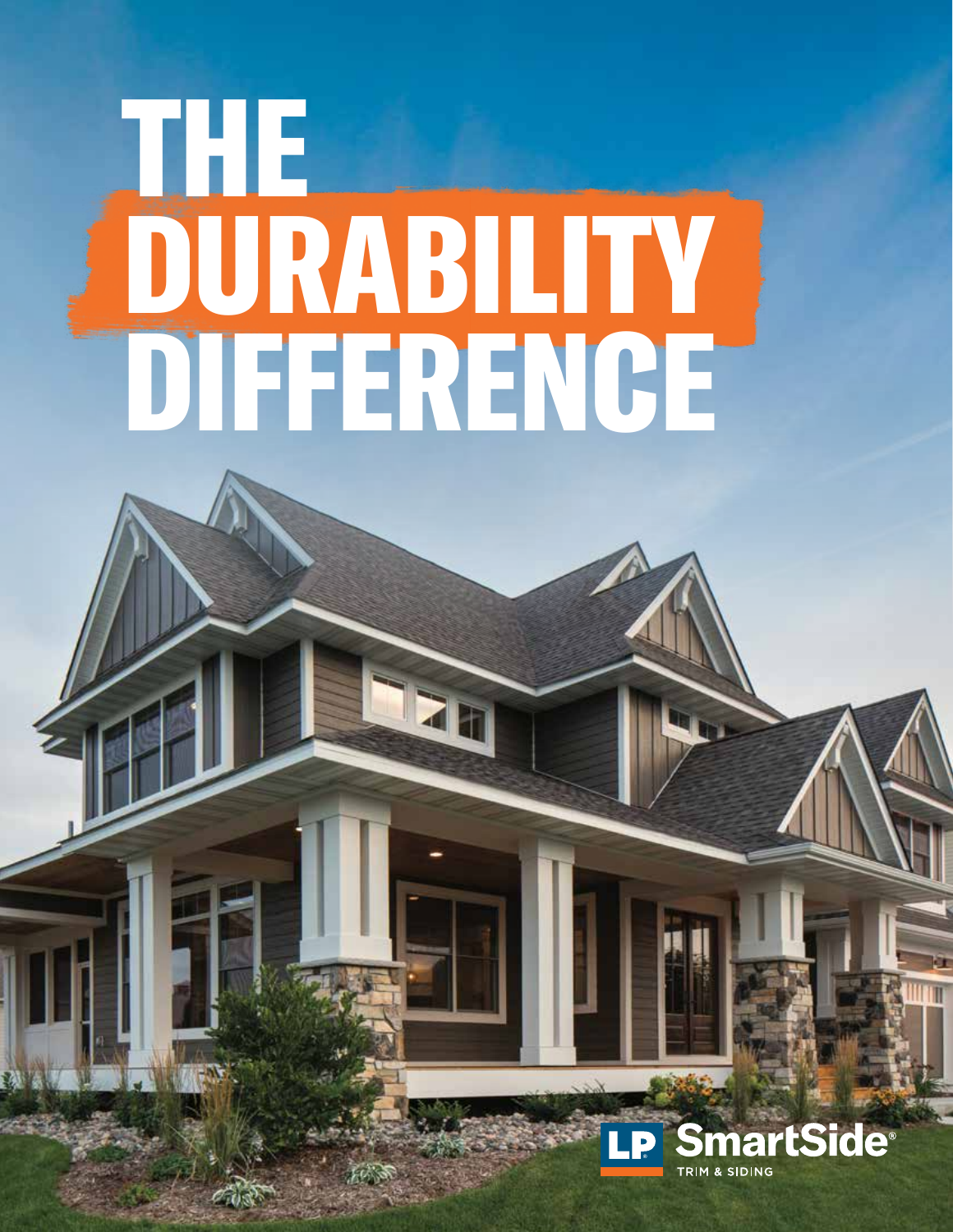

## A DIFFERENCE YOU CAN SEE

With less durable siding, unsightly damage can happen merely from everyday bumps and exposure to the elements.

LP<sup>®</sup> SmartSide<sup>®</sup> products combine both the rich cedar grain texture of traditional wood siding and the timeless aesthetic of smooth finish siding, with the advanced performance of treated engineered wood - to help extend its curb appeal for years to come.

**Read on for powerful evidence of LP SmartSide products' toughness.**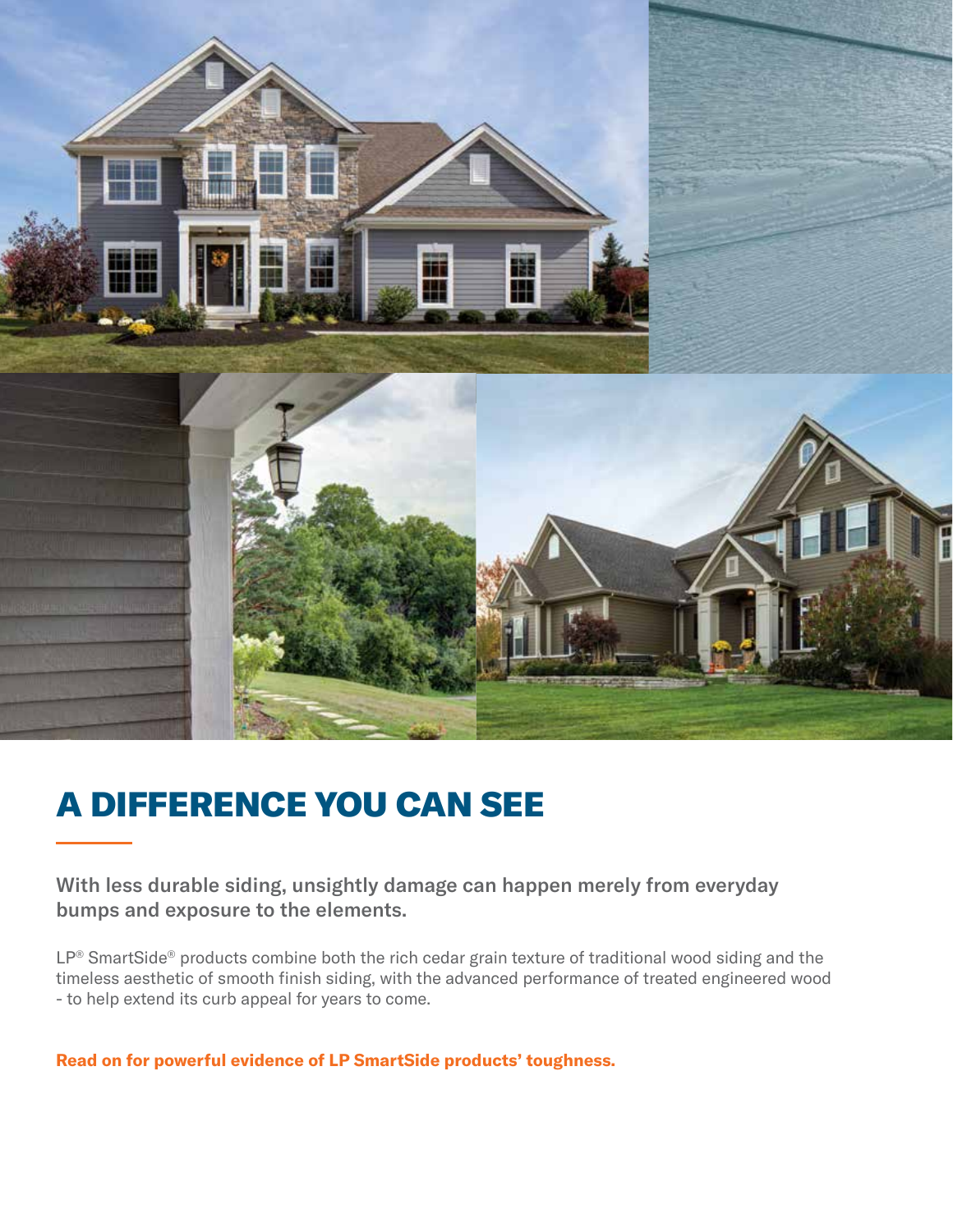## NO FEAR OF NATURE

## STAYS PUT IN HIGH WINDS

LP<sup>®</sup> SmartSide<sup>®</sup> Lap Siding is designed to withstand tough storms with wind gusts of up to 200 miles per hour. *Refer to ESR-1301, Table 2B, Lap Siding.*



## RESISTS FUNGAL DECAY

Since 1996, LP SmartSide strand substrate siding has undergone brutal testing in Hilo, Hawaii. An average temperature of more than 70 degrees, high levels of humidity and almost 170 inches of annual rainfall make Hilo's climate the perfect breeding ground for fungal decay. Yet our Exterior Exposure Program continues to validate that LP SmartSide siding performs over time.

## RESISTS WARPING & CRACKING FROM HEAT & SUN EXPOSURE

Thanks to industrial-grade binders and resins and a durable primed overlay, LP SmartSide siding has been shown to remain strong when well maintained, even after prolonged exposure to intense sunlight.

## RESISTS DAMAGE THROUGH FREEZE-THAW CYCLES

Many substrates delaminate when water is absorbed, then freezes and expands. LP SmartSide products, made with the SmartGuard® process, resist water and therefore are less subject to freeze-thaw cycle damage.

## DEFIES TERMITE DAMAGE

To put LP SmartSide siding products to the ultimate test, we exposed samples to Formosan termites, widely recognized as one of the world's most destructive pests. Each sample was placed on a grid, surrounded by untreated bait samples, then laid directly on top of termite colonies. The bait samples were damaged within three months — but even after a number of years, the LP SmartSide siding exhibited no structural damage.

**UNTREATED WOOD**

#### *Untreated Wood vs. LP SmartSide Product*

*Untreated wood devastated by Formosan termites (upper left) and undamaged LP SmartSide product protected with the SmartGuard process (lower right) during same testing period.* **LP SMARTSIDE PRODUCT**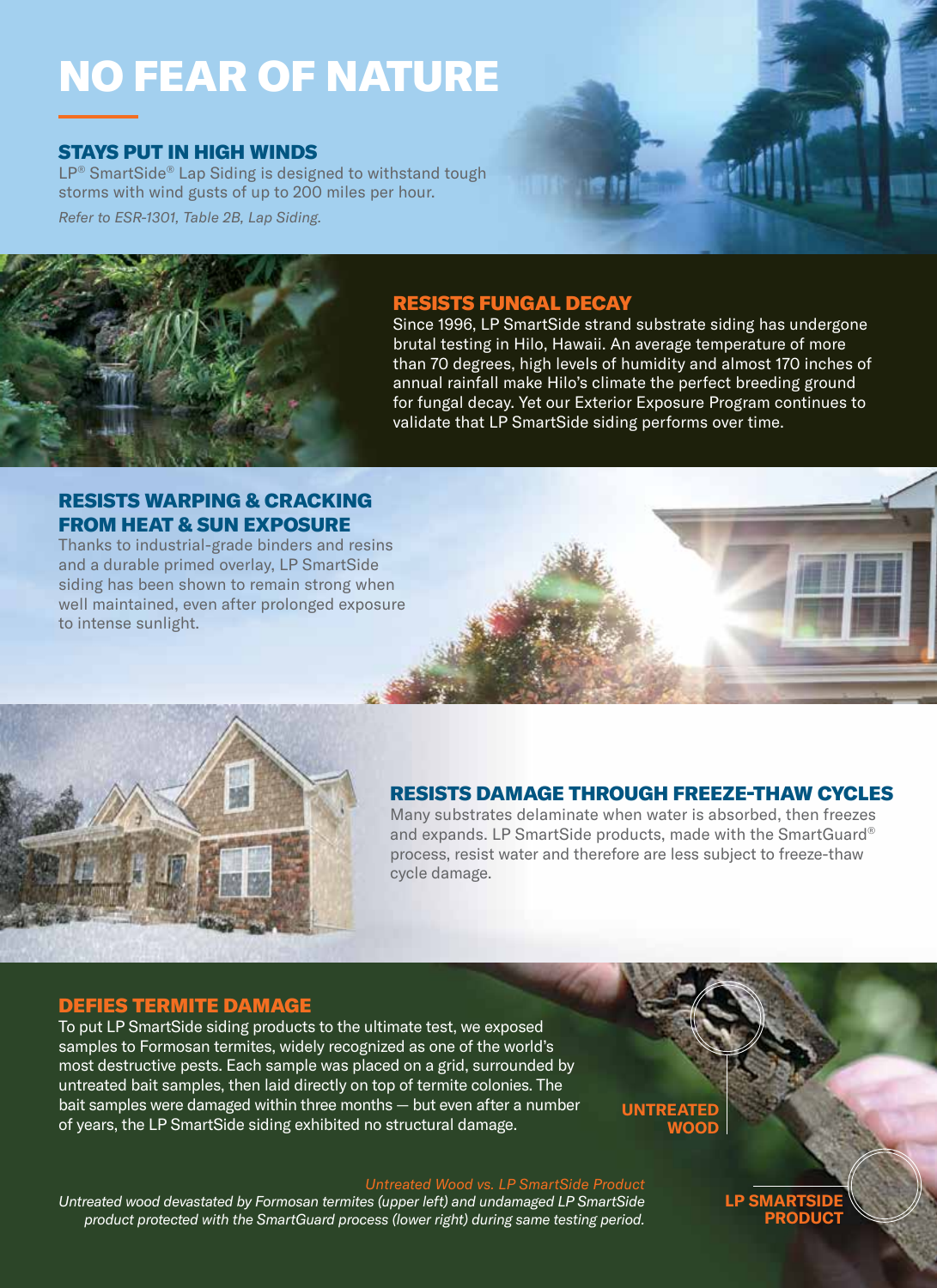## BIG-TIME BREAK RESISTANCE

Testing shows that LP® SmartSide® strand products offer outstanding impact resistance — better than vinyl and fiber cement siding — which means they can stand up better against everything from everyday bumps to airborne storm debris.

#### A STRONG DEFENSE AGAINST HAIL

Third-party test results demonstrate that LP SmartSide lap siding resisted hail damage better than fiber cement and vinyl. In fact, the LP SmartSide warranty covers impacts from hail up to 1.75" in diameter.





LESS BREAKAGE FOR EASIER INSTALLATION

Because LP SmartSide is less fragile than fiber cement, it's less prone to accidental breakage during handling and installation. It's also lighter than fiber cement siding and can be carried by just one person without breaking under its own weight.

## NASA IMPACT DAMAGE RESISTANCE EVALUATION

To help prove the superior durability of LP SmartSide strand siding, LP Building Products asked the National Aeronautics and Space Administration (NASA) to evaluate the impact damage resistance of both LP SmartSide engineered wood strand siding and fiber cement siding. Here's a summary of some key findings.





## When Hit by Golf Balls

A golf ball traveling at 63 miles per hour left no visible damage to LP SmartSide strand siding. Golf balls moving at less than 50 miles per hour can visibly damage fiber cement.



*LP SmartSide Fiber Cement LP SmartSide Fiber Cement*

## When Hit by Baseballs

LP SmartSide strand siding has been hit by a baseball at 77 miles per hour and shown no visible damage. Slowermoving baseballs have put holes in fiber cement.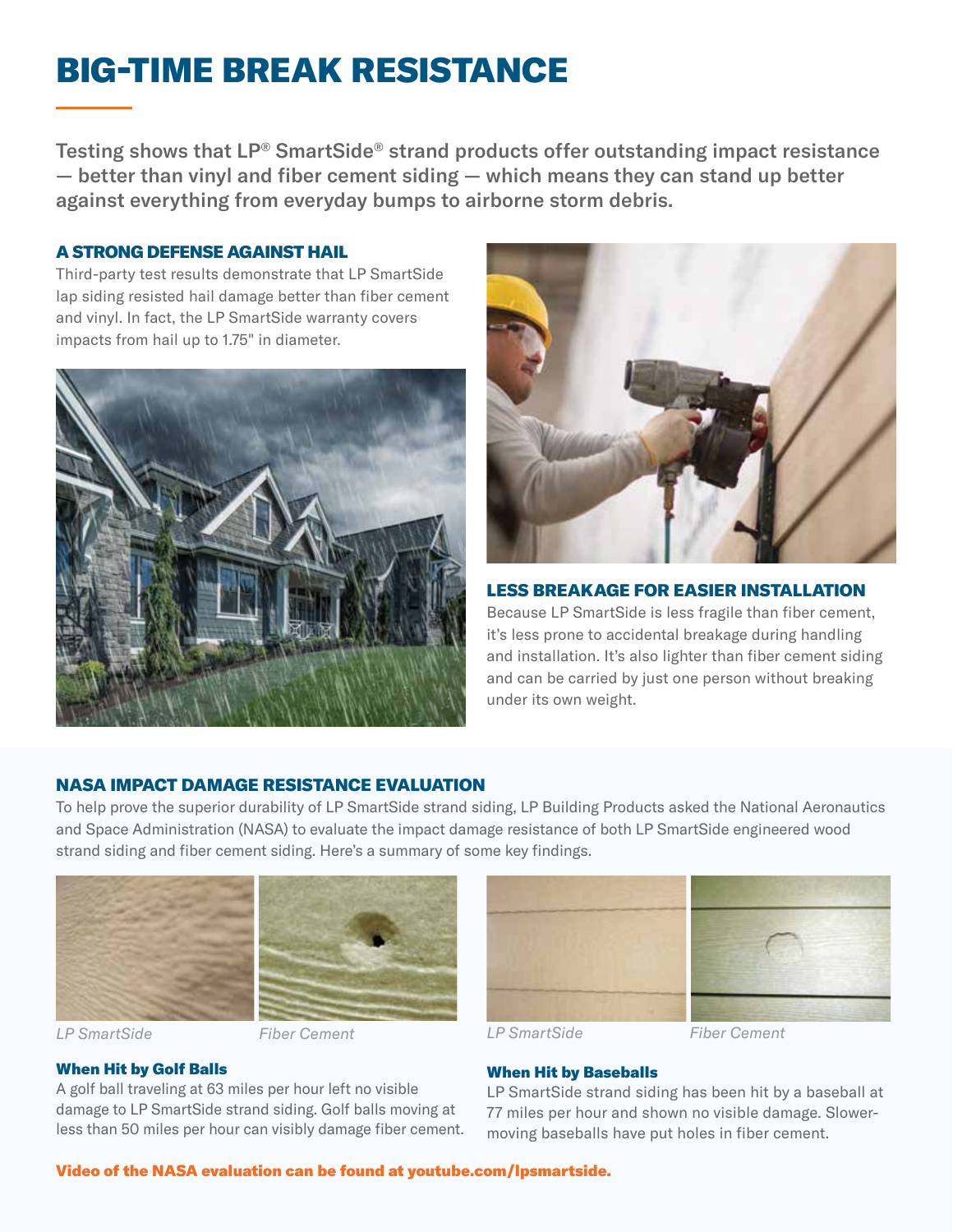# SECR ADVANCED DURABILITY

All LP<sup>®</sup> SmartSide<sup>®</sup> products are treated to the core through our proprietary SmartGuard<sup>®</sup> process. With four components of protection, the SmartGuard process adds strength and helps LP SmartSide products withstand impacts, damage of freeze-thaw cycles, high humidity, fungal decay and more.

See more about how LP SmartSide products are made at youtube.com/lpsmartside.



## FOUR COMPONENTS OF PROTECTION



**RESINS**







**WAXES ZINC OVERLAY BORATE**